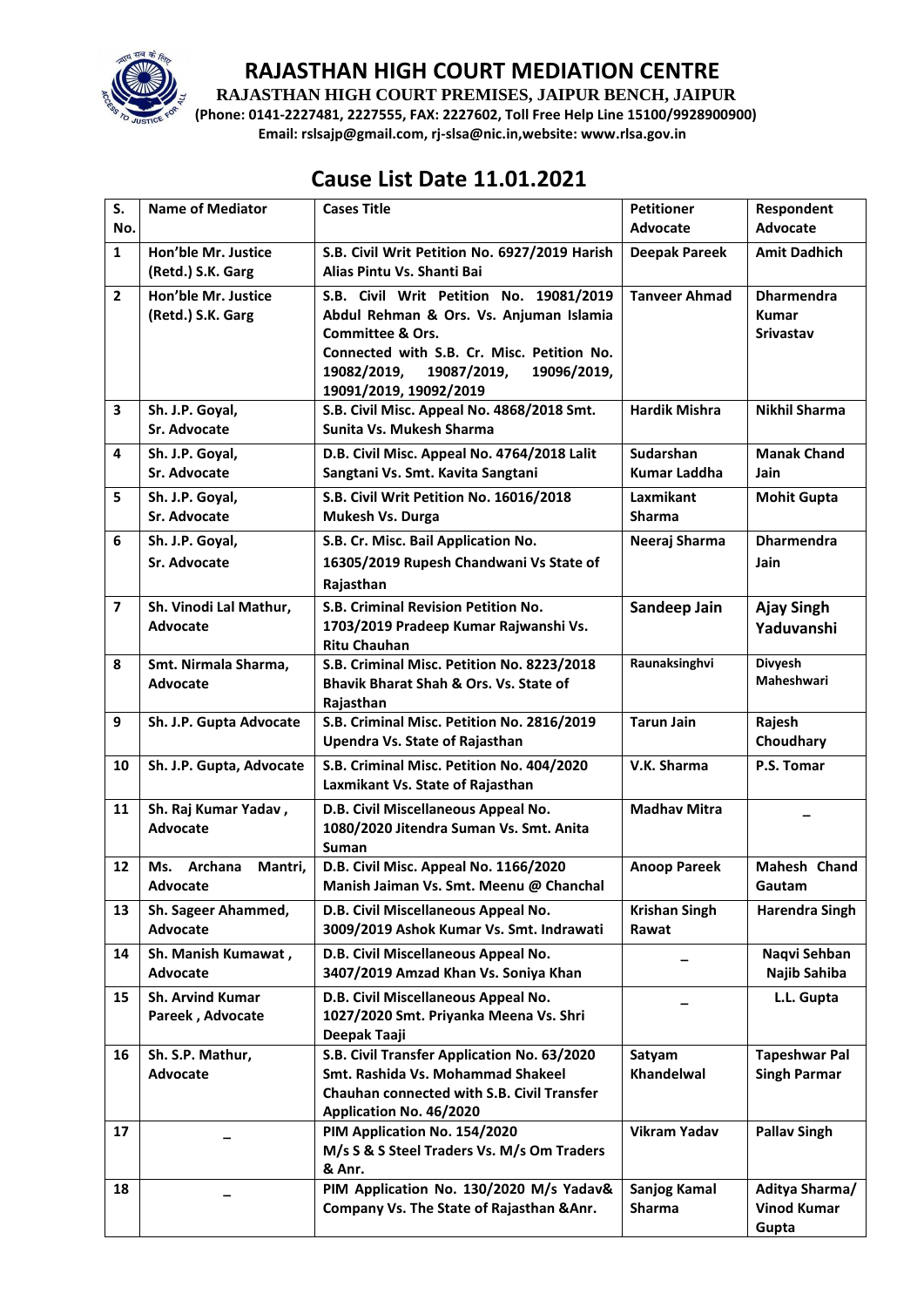

**RAJASTHAN HIGH COURT PREMISES, JAIPUR BENCH, JAIPUR**

**(Phone: 0141-2227481, 2227555, FAX: 2227602, Toll Free Help Line 15100/9928900900) Email: rslsajp@gmail.com, rj-slsa@nic.in,website: www.rlsa.gov.in**

| 19 | PIM Application No. 103/2020 M/s Jaipur<br>Tuffen Glass Industries Pvt. Ltd. Vs. Arm | <b>Bhuwnesh</b><br><b>Sharma</b> |                |
|----|--------------------------------------------------------------------------------------|----------------------------------|----------------|
|    | Winsys Tech Pvt. Ltd.                                                                |                                  |                |
| 20 | PIM Application No. 82/2020 M/s Eklingjee                                            | Siddharth Bapna                  | Rishi Parashar |
|    | Polymers Pvt. Ltd. Vs. M/s ICM Industries                                            |                                  |                |
| 21 | Application No. 134/2020<br>Punjab<br><b>PIM</b>                                     | Ajay Shukla                      |                |
|    | National Bank Vs. M/s Yadav Ayurvedic                                                |                                  |                |
|    | Chikitsalaya                                                                         |                                  |                |
| 22 | PIM Application No. 86/2020 Pelikan Dossier                                          | <b>Anand Sharma</b>              | Virendra Singh |
|    | Pvt. Ltd. Vs. Autolite (India) Ltd. & Anr.                                           |                                  | Rathore        |

**Learned Advocates are requested to get such matters referred to Mediation Centre, which in their opinion can be mutually settled by the parties on persuasion by trained Mediators, especially the matters arising out of matrimonial/ family disputes – divorce petitions, maintenance, custody of children, suit for injunction and/or declaration, partition, specific performance, recovery of possession, money suits, disputes between the landlord and tenant, Negotiable Instruments Act, Company matters and the matters of like nature. Learned Advocates may also provide the list of such cases to the Registrar (Judicial) Rajasthan High Court, Bench at Jaipur.** 

 **By Order** 

**(Vikash Kumar Khandelwal) Special Secretary (Mediation & Arbitration) Rajasthan State Legal Services Authority Jaipur**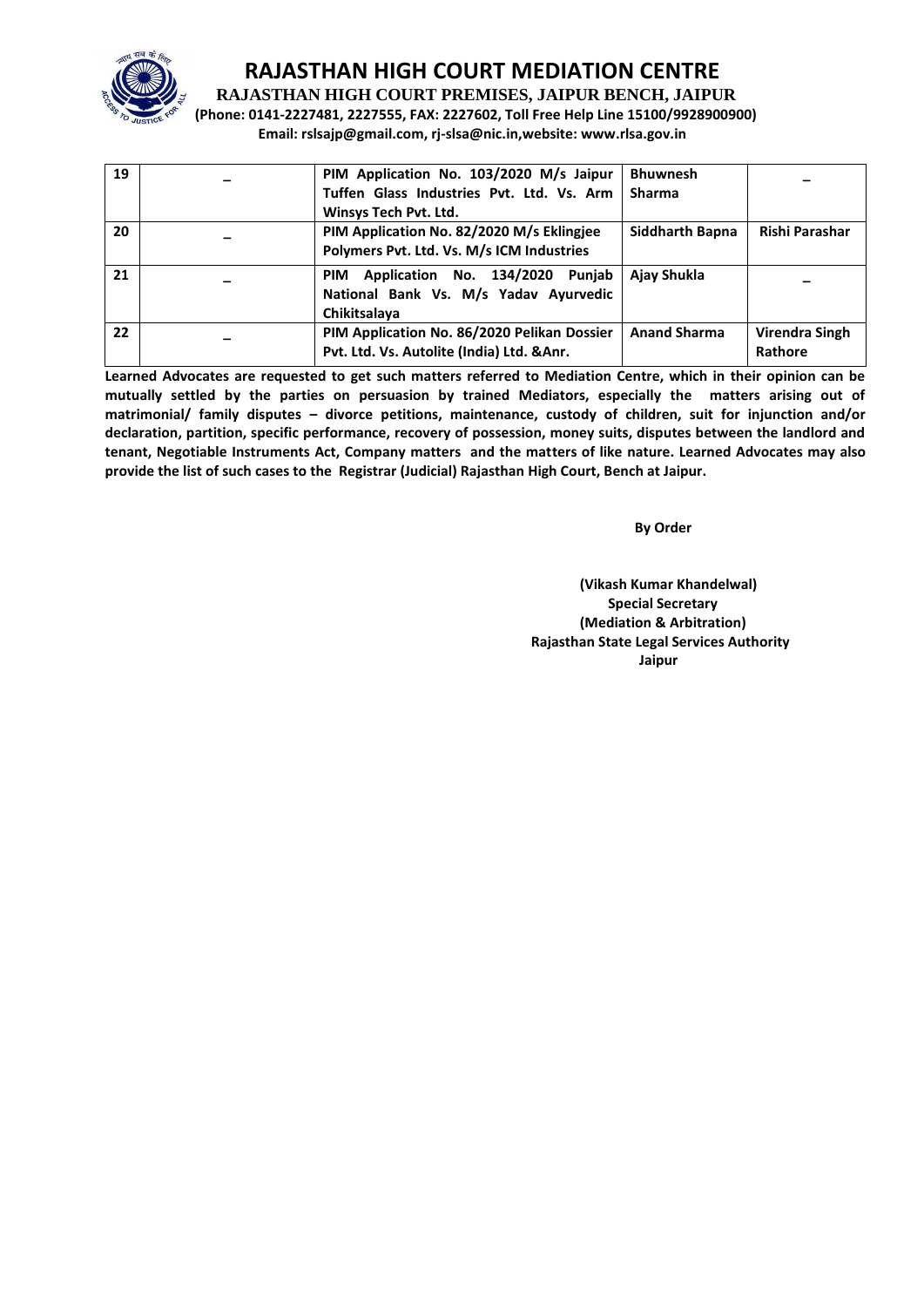

**RAJASTHAN HIGH COURT PREMISES, JAIPUR BENCH, JAIPUR**

**(Phone: 0141-2227481, 2227555, FAX: 2227602, Toll Free Help Line 15100/9928900900) Email: rslsajp@gmail.com, rj-slsa@nic.in,website: www.rlsa.gov.in**

## **Cause List Date 12.01.2021**

| S.                      | <b>Name of Mediator</b>                      | <b>Cases Title</b>                                                                                                                                                                | <b>Petitioner</b>                                | Respondent                          |
|-------------------------|----------------------------------------------|-----------------------------------------------------------------------------------------------------------------------------------------------------------------------------------|--------------------------------------------------|-------------------------------------|
| No.                     |                                              |                                                                                                                                                                                   | Advocate                                         | <b>Advocate</b>                     |
| $\mathbf{1}$            | Hon'ble Mr. Justice<br>(Retd.) Guman Singh   | D.B. Civil Misc. Appeal No. 2699/2018<br>connected with D.B. Civil Misc. Appeal no.<br>2709/2018 Prashant Sharma Vs. Smt. Sunita                                                  | Manoj Kumar<br><b>Bhardwaj</b>                   | Vishwajeet<br><b>Mantri</b>         |
| $\mathbf{2}$            | Sh. Mohammad Hanif<br>RHJS (Retd.)           | S.B. Civil Second Appeal No. 530/2018<br>Mahendra & Anr. Vs. Neeraj Sharma & Anr.                                                                                                 | J.K.<br>Moochandani                              | <b>Tribhuvan</b><br>Narayan Singh   |
| 3                       | Sh. G.K. Garg,<br>Sr. Advocate               | S.B.<br><b>Criminal</b><br><b>Revision</b><br><b>Petition</b><br>No.<br>1946/2017 Gaurav Sharma Vs. Smt. Sudha                                                                    | <b>Dharmendra</b><br><b>Kumar</b>                | Pradeep<br><b>Sharma</b>            |
| 4                       | Sh. G.K. Garg,<br>Sr. Advocate               | <b>Civil</b><br>D.B.<br><b>Miscellaneous</b><br>Appeal<br>No.<br>154/2012 Sunil Kumar Gupta Vs Smt. Vijay<br>Laxmi Gupta Alias Rekha 7877618191                                   | <b>Sunil Tyagi</b>                               | <b>Dheeraj</b><br>Tripathi          |
| 5                       | Sh. Suresh pareek,<br>Sr. Advocate           | D.B. Civil Misc. Appeal No. 4619/2018<br>Mahipal Vs. Smt. Shakuntla                                                                                                               | Rajneesh Gupta                                   | S.K. Beniwal                        |
| 6                       | Dr. Y.C. Sharma,<br><b>Advocate</b>          | D.B. Civil Miscellaneous Appeal No.<br>782/2020 Jitendra Kumar Soni Vs. Poonam<br>@ Anju                                                                                          | Mohd. Zubeir                                     | Ms. Sweety<br>Mishra                |
| $\overline{\mathbf{z}}$ | Sh. Bhuvnesh Sharma,<br><b>Advocate</b>      | S.B. Civil First Appeal No. 1232/2019<br>Babu Lal Sharma Vs. Buddhiprakash                                                                                                        | <b>Deepak Pareek</b>                             | <b>Sudarshan</b><br>Kumar laddha    |
| 8                       | <b>Sh. Bhuvnesh Sharma</b>                   | D.B. Civil Misc. Appeal No. 6411/2019<br>Neha Jain Vs. Neeraj Kala                                                                                                                | R.P. Vijay                                       | Rajendra Singh<br><b>Tanwar</b>     |
| 9                       | Sh. Bhuvnesh Sharma,<br>Advocate             | S.B. Criminal Bail Application No. 2603/2020<br>Nitish Mathur Vs. State of Rajasthan                                                                                              | <b>Mahesh Gupta</b>                              | <b>Anil Kumar</b><br>Upman          |
| 10                      | Ms. Alka Bhatnagar,<br><b>Advocate</b>       | D.B. Civil Misc. Appeal No. 5351/2019 Chavi<br><b>Gupta Vs. Nishant Gupta</b>                                                                                                     | <b>Rinesh Kumar</b><br>Gupta                     | M.M. Ranjan                         |
| 11                      | Sh. Pankaj Gupta,<br>Advocate                | S.B. Criminal Misc. Petition No. 5003/2020<br>Devpriya Gautam Vs. State of Rajasthan                                                                                              | <b>Ashindra</b><br>Gautam                        | Rajendra<br><b>Prasad Gautam</b>    |
| 12                      | Sh. Swaraj Sharma<br><b>Advocate</b>         | S.B. Criminal Revision Petition No. 287/2020<br>Neha Choudhary Vs. Arun Singh                                                                                                     | J.K.<br>Moochandani                              | <b>Vinod Kumar</b><br><b>Sharma</b> |
| 13                      | <b>Sh. Satish Kumar</b><br>Awasthi, Advocate | D.B. Civil Misc. Appeal No. 5435/2019<br>Kapil Mittal Vs. Teena & Anr.                                                                                                            | Hari Krishna<br><b>Sharma</b>                    | Kaulesh Kumar                       |
| 14                      | Sh. Hari Kishan Sharma,<br>Advocate          | S.B. Cr. Misc. Bail Application No. 3264/2020<br>Smt. Neha&Anr. Vs. State of Rajasthan<br>connected with S.B. CRLMB No. 3814/2020,<br>CRLMB No. 3955/2020, CRLMB No.<br>3996/2020 | Ravi Kumar<br><b>Kasliwal</b>                    | <b>Ashvin Garg</b>                  |
| 15                      | Sh. Basant Singh<br>Chhaba, Advocate         | D.B. Civil Miscellaneous Appeal No.<br>1598/2020 Dinesh Sharma Vs. Smt. Gargi<br>Sharma                                                                                           | <b>Anita Agarwal</b><br><b>Hemang</b><br>Kumawat | <b>Govind Rawat</b>                 |
| 16                      | Sh. Vinodi Lal Mathur,<br><b>Advocate</b>    | D.B. Civil Misc. Appeal No. 3965/2019<br>Archana Tiwari Vs. Nikhil Tiwari                                                                                                         | Neeraj Batra                                     | O.P. Mishra                         |
| 17                      | Smt. Nirmala Sharma,<br>Advocate             | S.B. Civil Misc. Appeal No. 734/2020<br>Sandeep Nitharwal Vs. Manju Devi                                                                                                          | Anshuman<br>Saxena                               | <b>Nishant</b><br>Sharma            |
| 18                      |                                              | PIM Application No.142/2020 Sunshine<br><b>Traders and Suppliers Vs. Director, Local</b><br><b>Bodies, Rajasthan</b>                                                              | <b>Rahul Kamwar</b>                              |                                     |
| 19                      |                                              | PIM Application No. 161/2020<br>Canara Bank Vs. M/s Ram Traders & Anr.                                                                                                            | <b>Prakash Singh</b><br>Vishwakarma              |                                     |
| 20                      |                                              | PIM Application No. 156/2020<br>Sanjay Pholia Vs. Goverdhan Das & Anr.                                                                                                            | Sh. Alok Garg                                    | Nikhil Jain                         |